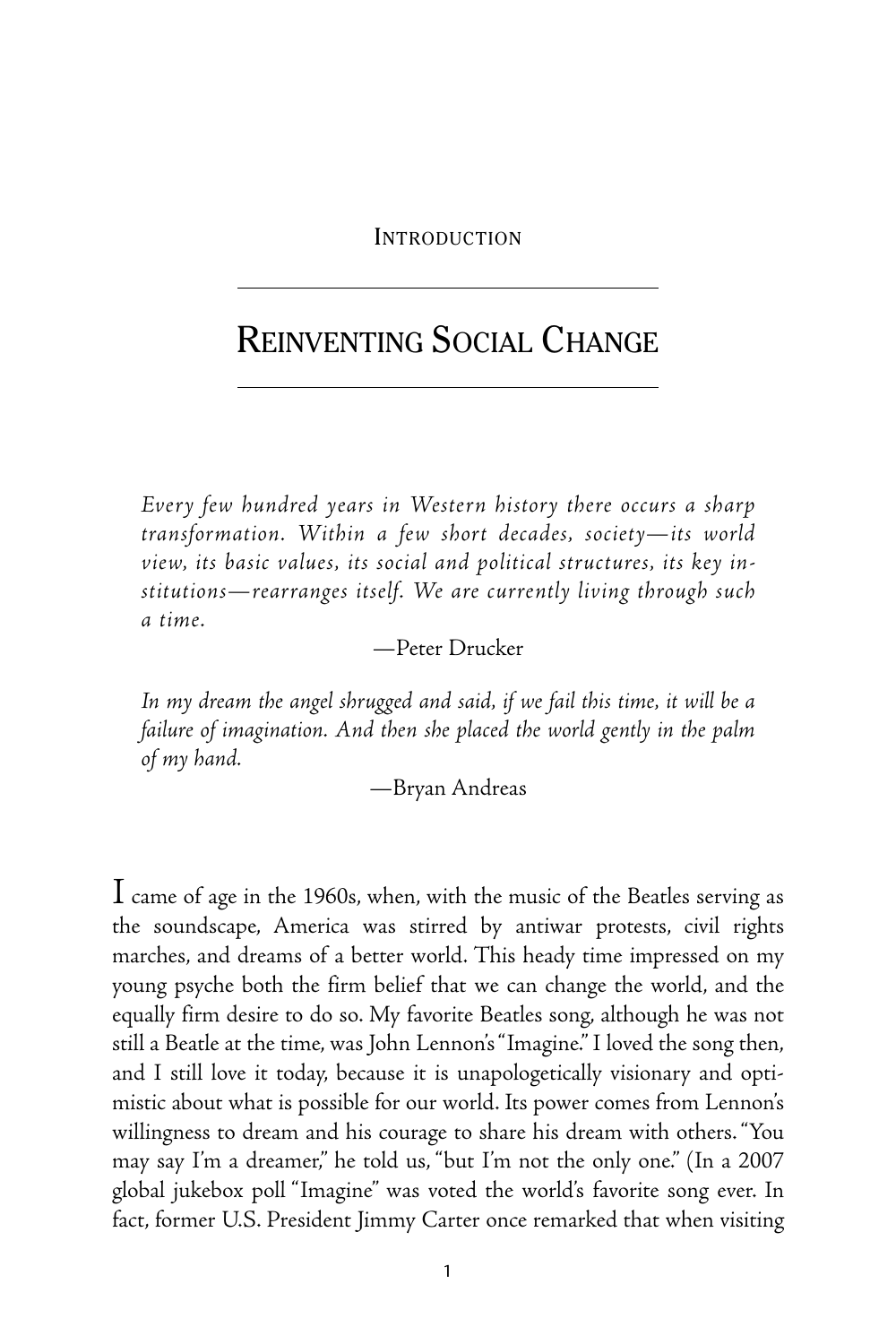countries around the world "you hear 'Imagine' used almost equally with national anthems.")

Like John Lennon and so many others, I dream of a world that is possible but does not yet exist. In large and small ways I have spent most of my adult life attempting to create such a world. Along the way I discovered the secret of being a dreamer. If your dream is compelling enough it draws forth your passion and this keeps you motivated to stay with it even when the odds are against you. And if you stay with something long enough, eventually you wring out the truths needed to bring it to fruition.

I also draw inspiration from how Thomas Jefferson handled the assignment given to him by John Adams and Benjamin Franklin to write a statement declaring America's independence from Great Britain. Jefferson transformed what could have been a mundane document into a transcendent vision of possibility for how human beings might live. His dream for America stunned Adams and Franklin and became the rallying motto of the American Revolution. Thomas Jefferson was inspired. He tapped deeply into his imagination and crafted a document that would come to epitomize the American dream and inspire many to seek this country's shores in search of it.

He courageously envisioned the world anew and then helped create it. Some have called the creation of America one of the great social innovations of human civilization. The boldness of this dream inspired him and stirred the blood of his fellow patriots. With this inspiration they were willing to release their attachment to a known but deeply compromised reality and embark on a transformative journey to create a world of fresh possibilities.

It is time to dream again. So many of the assumptions we have been operating with as a human community have proved faulty that this generation must literally re-envision them. And with the accelerating unraveling of our planet's life support system and the deterioration of so many of our social systems, we are being called to create rapid transformative change. But the current social change tools at our disposal—passing laws, adjusting tax policy, and public protest—were designed for slow-moving incremental change.

We are being called to reinvent not only our world, but also the process by which we achieve this reinvention. If the current social change tools of carrots, sticks, and protests are not sufficient, what else do we have? Are there assumptions we might rethink about what motivates people to change? Taking a page from Jefferson's playbook, might we be able to motivate people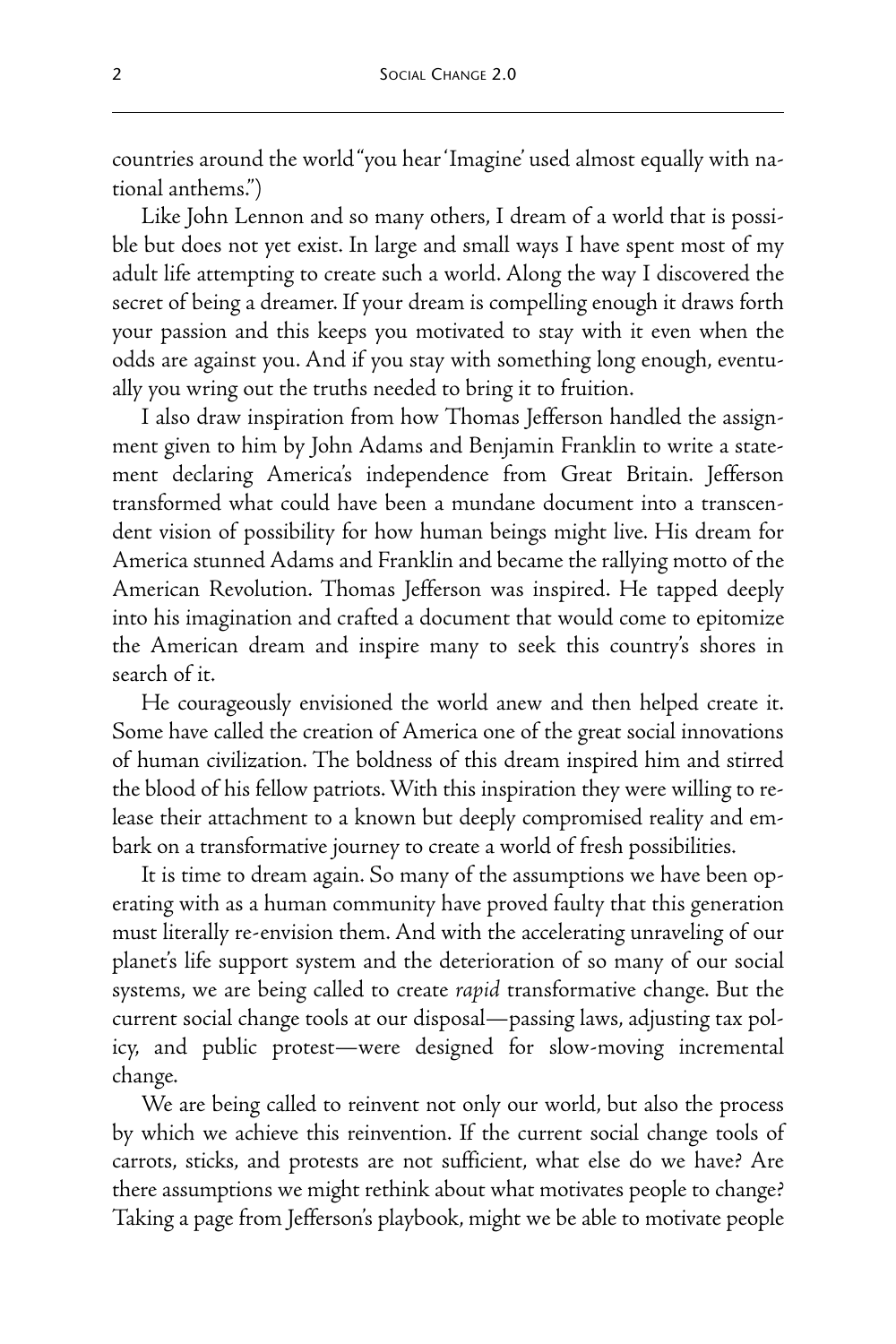to change because of a dream that inspires their imagination, enlivens their sense of possibility, and lifts their spirit as human beings? Or to ask this question in a more tangible way, how might we empower people to voluntarily adopt new behaviors that help them, their community, and their organizations operate at a higher level of social value so we can realize more of our potential as a human species?

I have been attempting to answer this question over the past three decades, at the individual, local, national, and international levels; working with government agencies, nonprofit organizations, corporations, and adhoc community groups; in developed and developing countries alike, and around a multiplicity of issues.

My research has taught me that **people are willing to change if they have a compelling vision and are provided tools to help them bring it into being.** The vision must touch their core to engender the necessary passion and commitment needed to overcome the inevitable obstacles on the path of realization. They need others of like mind going on the journey with them to stay motivated. And with a well-designed transformative change platform that is replicable, these behavior changes can be widely disseminated throughout a community, organization, country, and across the planet.

I have also seen that when individuals become personally part of the solution it creates a new dynamic in the way we tackle large societal challenges. We are able to see beyond the traditional social change formula of business as the problem and government as the solution, with nonprofits lobbying government for better regulations against business and citizens sitting on the sidelines complaining about the coziness between politicians and business.

When citizens are empowered to adopt socially beneficial behaviors, such as a green lifestyle, for example, an opening can occur for traditionally adversarial relationships to establish new arrangements of cooperation and collaboration in service of this new voting constituency and purchasing community. When all the parts of a system begin working together and there is no "other" to combat or protect against, more innovative and generative solutions start to emerge. I call the process of bringing the whole system into collaboration building a unitive field.

The model of social change that I have been describing represents what systems theory calls second order change—change that transforms and reorganizes a system to a higher level of performance. When the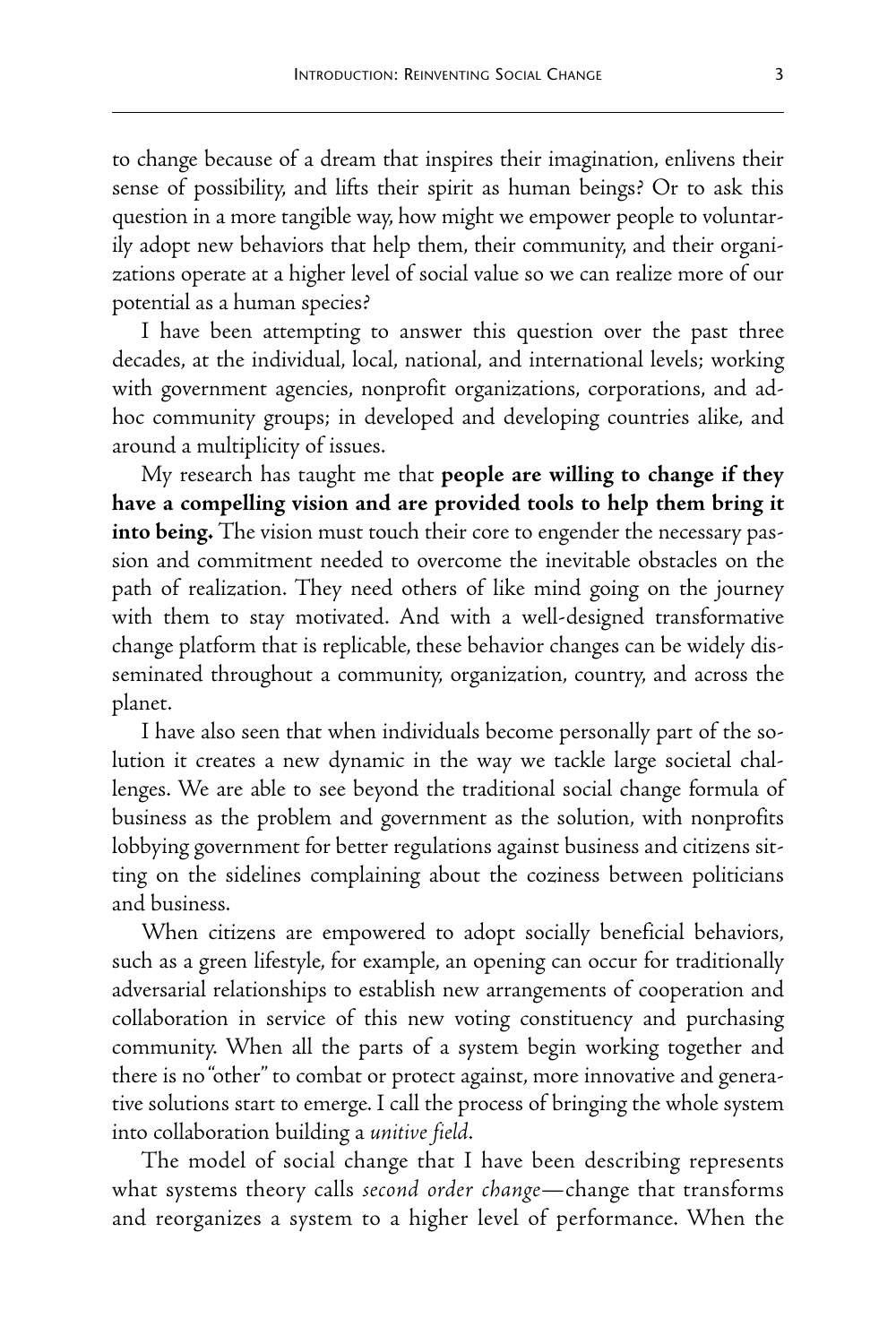easier-to-implement change solutions are exhausted and prove inadequate for the magnitude of change required, the system goes into stress and must either evolve or breakdown. This book represents an attempt to expand the parameters for social change solutions so that we can evolve our social systems. I call it "Social Change 2.0." It stands on the shoulders of "Social Change 1.0"—command and control, financial incentives, and protest—because it could not function optimally without the rule of law and a democratic form of government that allow for free expression. But it is designed to go beyond the constraints purposefully built into this more incremental approach to change.

The Social Change 2.0 framework aspires to tread in the territory where some have thrown up their hands and wondered if change was really possible. It addresses issues that are complex and require many people to change fundamentally; issues for which there are no easy solutions and those that exist are exceedingly difficult to implement and require the cooperation of the whole system; issues which if not adequately addressed will cause an ecological or social system to break down. These issues include global warming, depletion of our nonrenewable natural resources, chronic poverty, disease epidemics, terrorism, ethnic and racial animosity, the disenfranchisement of women and minorities, and overpopulation.

Global warming is a prime example of the need for a second order change solution. Al Gore calls this a "planetary emergency" because our future well-being as a human species is at stake. Jim Hansen, NASA's chief climate scientist, says we have at most ten years to start turning global warming around or "suffer a planet that is not conducive to human life." The New York Times says the "climate crisis is at its very bottom a crisis of lifestyle. The Big Problem is nothing more or less than the sum total of countless little choices. Most of them made by us (consumer spending makes up 70 percent of our economy) and most of the rest of them made in the name of our needs and desires and preferences."

In a democratic society we can't legislate the kind of lifestyle change that would be necessary to have a major impact on global warming. Passing a law that commands people to change their behavior and then penalizing them if they don't is not acceptable or practical. Offering people financial incentives to change is sending the right signal, but people are still free not to avail themselves of these incentives. If people are not already predisposed to changing, financial incentives have a limited effect. And even when people aren't averse to changing, financial incentives take us down a slow, politically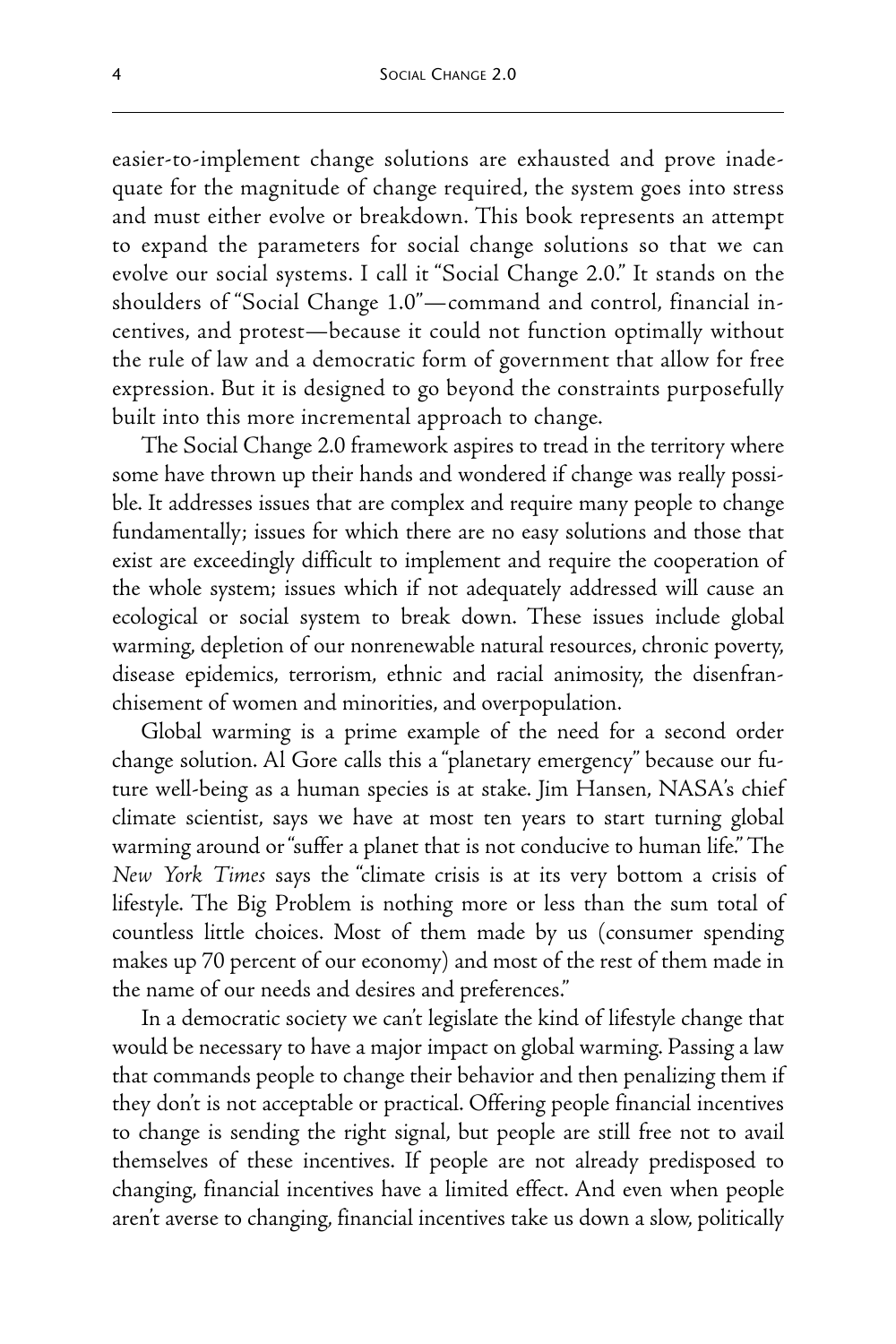cumbersome path not well suited to making the major and rapid transformative changes scientists tell us are needed.

Social protest is a gift of our democracy that has allowed Americans to speak out against injustice and government policies with which we disagree. It contributed to ending an unpopular war in Vietnam and furthering the civil rights of the disenfranchised members of our society. But as important as social protest has been and always will be in a democratic society, it is reactionary and defined by the problem. It is a great tool for objecting to what is wrong in society, but not for creating what is right. Saying no to global warming and lamenting the lack of bold and effective political leadership are very different from providing a viable alternative.

I have no pretensions to believe that the Social Change 2.0 design principles and practices described in this book are the solution for any of these enormous challenges facing us as a human community. The nature of these problems defies any single approach to change. And this framework is still very much a work in progress. But I have seen enough evidence applying these tools over the past thirty years to believe that they can make a contribution, either in whole or in part, to tackling issues requiring fundamental transformative change.

It is also my hope that this book will contribute to a revolution in thinking about the very nature of social change itself and spawn many more second order change solutions. This will require a special type of thinking which I call "social creativity." The objective of social creativity is twofold: to evolve the existing social systems and institutions we have created, which in turn have created the boundaries of our assumptions and expectations of what is possible; and to generate the new social innovations that are now needed by society.

This is the type of thinking that Jefferson and his fellow founders employed to create the social experiment of America. But Jefferson went one step further. He provided us with a core design principle for his social change philosophy considered so important by future generations that they etched it in stone on the fourth panel of the Jefferson Memorial in Washington, D.C. He said:

Laws and institutions must go hand in hand with the progress of the human mind. As that becomes more developed, more enlightened, as new discoveries are made, new truths disclosed, and manners and opinions change with the change of circumstances,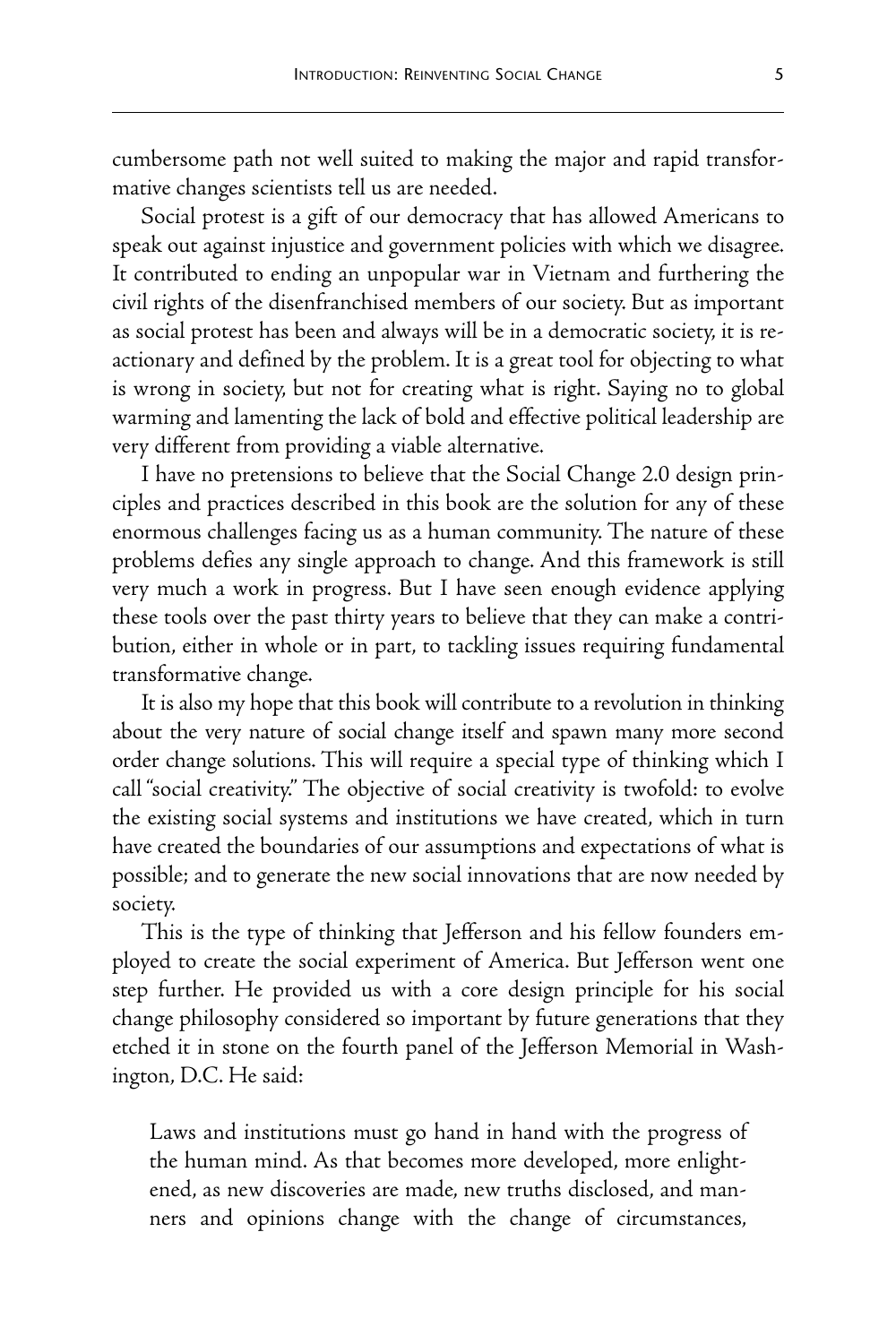institutions must advance also, and keep pace with the times. We might as well require a man to wear still the same coat which fitted him when a boy, as civilized society to remain ever under the regimen of their barbarous ancestors.

In short, we must continually evolve our social systems to reflect the changes occurring in our world and humankind's development. To be able to do this successfully with the civilization-threatening challenges we now face will require us to dig deep into our reservoir of social creativity. But humanity's survival instinct and inventiveness have always been at their best when backed against the wall. That is why we are still here as a species. It is also during these times of greatest need that the most visionary, talented, and passionate among us are aroused to action. That was the case in Jefferson's time and it is happening once again.

This book is written for these people. It has a simple and some might say radical premise: that the natural starting point for changing our world for the better is us. That taking personal responsibility to make the needed changes within ourselves and our communities is the foundation for changing our institutions, not the other way around. That people are willing to make these changes if empowered by a personal vision and the means to bring it to fruition. That these changes can be accelerated and reinforced with the right laws and financial incentives, but it begins with us.

In Guns, Germs, and Steel, his Pulitzer Prize-winning book on the history of human civilization, Jared Diamond describes two principal methods by which ideas have been disseminated over the millennia. One he calls "idea diffusion" and the other "blueprint copying." He said the least effective method is when you just get the idea and you have to figure out the rest on your own. The most efficient is when you get the entire blueprint. Those civilizations that received language blueprints versus just the idea for instance, were able to accelerate the development of a written language by thousands of years. The intention of this book is to describe a transformative social change blueprint in enough detail so it can be both understood and put into practice. It is organized into three parts: stories, principles and practices, and game-changing strategies.

In the first part I share four in-depth stories that I call experiments in societal transformation. Each reflects a different scale of change, from the individual, to the block, to the community, to the planet. Each looks at transformative social change through the prism of a foundational societal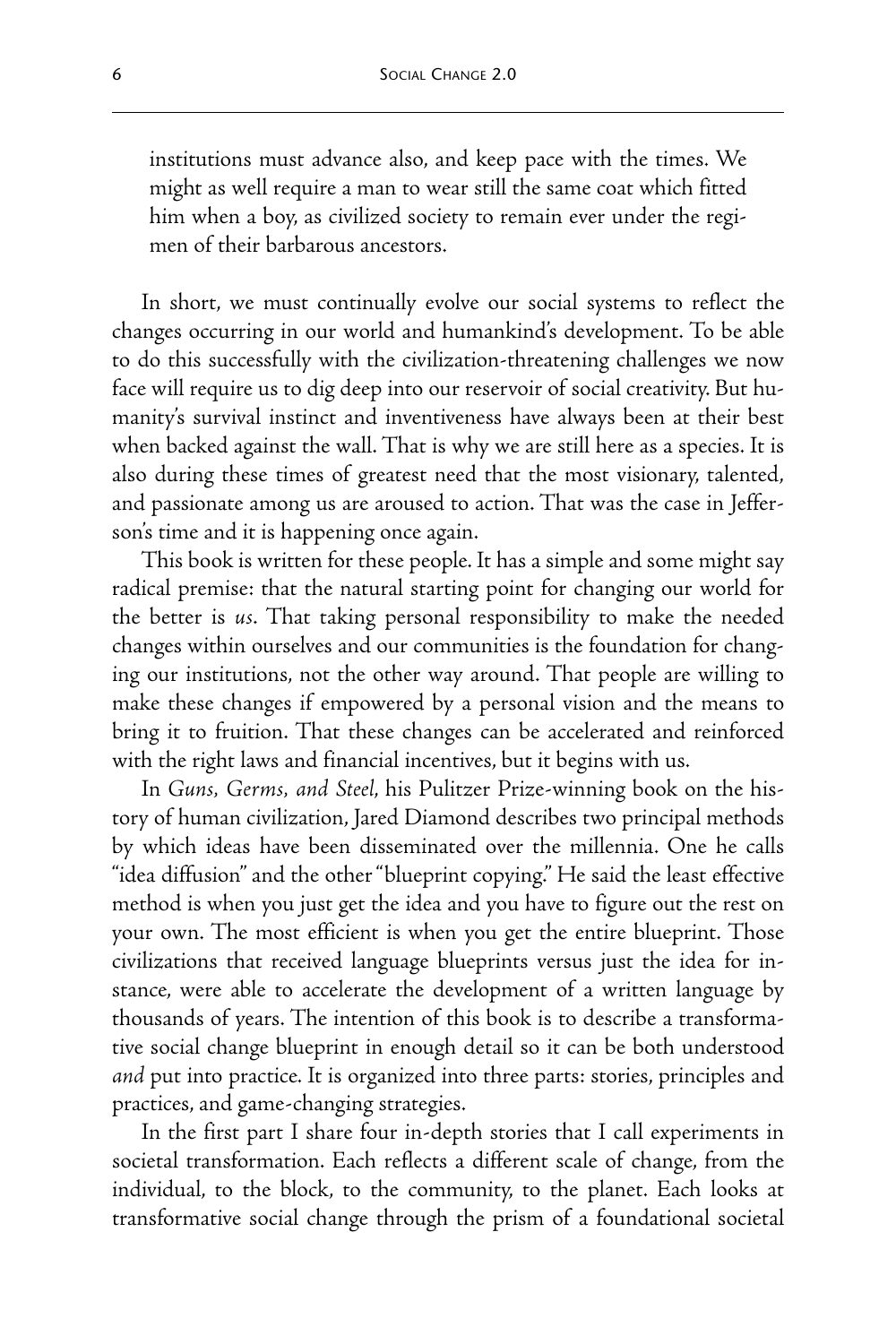issue for the twenty-first century: environmentally sustainable lifestyles, livable neighborhoods, disaster-resilient communities, and peaceful coexistence on our planet. Each is described in enough detail that it can be a useful blueprint for similar or complementary social change initiatives. And each describes my personal journey of learning and growth, illuminating the social entrepreneurial challenges, pitfalls, rewards, and strategic thinking process.

The second part describes the five design principles that undergird these experiments and collectively represent the Social Change 2.0 framework. It amplifies these principles with practices and lessons learned from these four social change stories and others. The five design principles and practices described are:

- **●** empowering people to voluntarily adopt new behaviors beneficial to themselves and society
- **●** transforming dysfunctional or marginally effective social systems so they can achieve a higher level of performance and social value
- **●** inventing and implementing transformative social innovations
- **●** building a more collaborative playing field to maximize the potential of a social system or social innovation
- **●** leveraging and disseminating social innovations at larger levels of scale

The third part addresses three major rites of passage human civilization must pass through to avoid collapse and evolve to the next level of our potential: the ability to address global warming effectively, to transform the paradigm of war, and to build the leadership capacity to bring about the needed societal transformations. In this section the new social change framework described in Parts One and Two is put through its paces to address these issues.

And for readers wishing guidance in applying the principles and practices described in this book to a specific social change initiative of their own, I have included questions at the end of each chapter to stimulate your thinking. I call it a "Social Change 2.0 Practitioner's Guide."

I have great faith in humanity's imagination, ingenuity, and will to create our world anew. My work is grounded in the belief that many people will be inspired to serve in this noble endeavor if their odds for success are